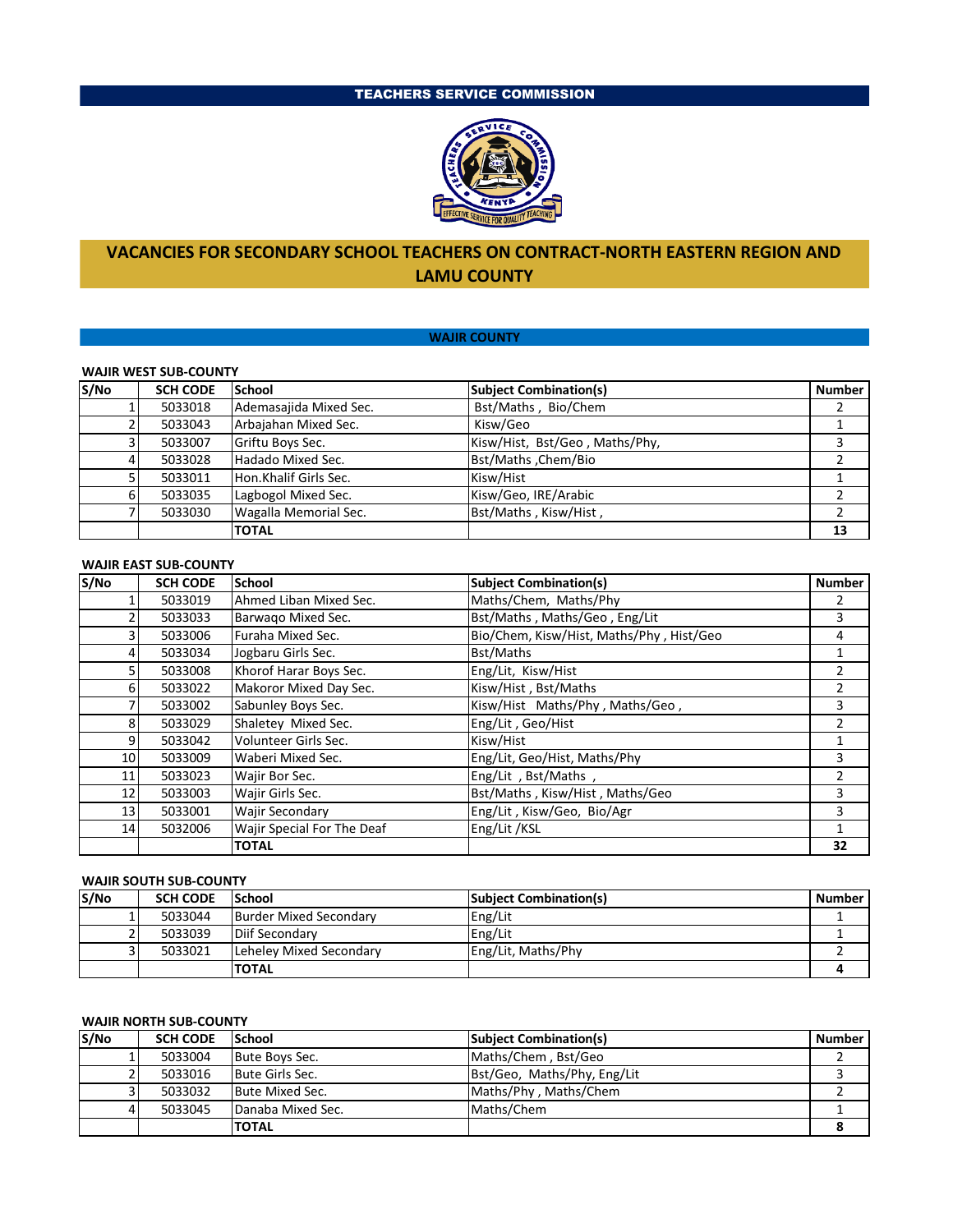### **HABASWEIN SUB-COUNTY**

| S/No           | <b>SCH CODE</b> | School                       | <b>Subject Combination(s)</b>           | <b>Number</b> |
|----------------|-----------------|------------------------------|-----------------------------------------|---------------|
|                | 5033017         | Abakore Mixed Sec.           | Maths/Bio, Bst/Maths                    |               |
|                | 5033015         | Biyamathow Mixed Sec.        | Kisw/Hist, Bst/Maths                    |               |
| 31             | 5033005         | Habaswein Secondary          | Kisw/Hist                               |               |
| $\overline{4}$ | 5033014         | Habaswein Mixed Sec.         | Maths/Chem, Kisw/Geo, Bio/Agr, Phy/Chem | 4             |
|                | 5033020         | Inshaallah Mixed Sec.        | Bst/Maths, Kisw/Hist                    |               |
| 6              | 5033037         | Sabuli Mixed Sec.            | Maths/Geo, Maths/Phy, Bio/Chem          |               |
|                | 5033048         | lSheikh Omar Mixed Sec       | Eng/Lit, Maths/Chem                     |               |
| 8              | 5033040         | Senior Chief Ogle Girls Sec. | Maths/Chem, Bio/Chem, Arabic/IRE        | 3             |
|                |                 | <b>TOTAL</b>                 |                                         | 19            |

#### **TARBAJ SUB-COUNTY**

| S/No | <b>SCH CODE</b> | <b>School</b>     | <b>Subject Combination(s)</b>    | <b>Number</b> |
|------|-----------------|-------------------|----------------------------------|---------------|
|      | 5033010         | Kutulo Girls Sec. | Bst/Maths, Kisw/Hist, Maths/Chem |               |
|      | 5033027         | Mansa Boys Sec.   | Bst/Geo, Kisw/Hist               |               |
|      | 5033031         | Sarman Mixed Sec. | Maths/Chem                       |               |
| 4    | 5033026         | Tarbai Boys Sec.  | Kisw/Hist, Bst/Maths             |               |
|      |                 | <b>TOTAL</b>      |                                  |               |

### **BUNA SUB-COUNTY**

| S/No | <b>SCH CODE</b> | <b>School</b>         | <b>Subject Combination(s)</b> | <b>Number</b> |
|------|-----------------|-----------------------|-------------------------------|---------------|
|      | 5033013         | <b>Buna Secondary</b> | Bio/Agr, Bst/Maths            |               |
|      | 5033025         | Buna Girls Sec.       | Kisw/Hist, Bst/Maths          |               |
|      | 5033024         | Korondille Boys Sec.  | Kisw/Geo, Eng/Lit             |               |
|      |                 | <b>ITOTAL</b>         |                               |               |

## **ELDAS SUB-COUNTY**

| S/No | <b>SCH CODE</b> | <b>School</b>           | <b>Subject Combination(s)</b>  | <b>Number</b> |
|------|-----------------|-------------------------|--------------------------------|---------------|
|      | 5033041         | <b>IEInur Sec.</b>      | Bio/Agr                        |               |
|      | 5033026         | <b>Eldas Girls Sec.</b> | Eng/Lit, Kisw/Hist             |               |
|      | 5033012         | <b>IEldas Secondary</b> | Kisw/Geo, Maths/Bio, Kisw/Hist |               |
|      | 5033038         | Tulatula Sec.           | Eng/Lit                        |               |
|      |                 | <b>TOTAL</b>            |                                |               |

### **MANDERA COUNTY**

## **MANDERA EAST SUB-COUNTY**

| S/No | <b>SCH CODE</b> | <b>School</b>            | <b>Subject Combination(s)</b>  | <b>Number</b> |
|------|-----------------|--------------------------|--------------------------------|---------------|
|      | 5023042         | Aresa Girls Sec.         | Eng/Lit                        |               |
|      | 5023017         | Barwago Boys Day Sec.    | Kisw/Hist                      |               |
| 31   | 5023021         | Buruburu Boys Day Sec.   | Bio/Chem                       |               |
| 4    | 5023039         | Duse Boys Day Sec.       | Bst/Hist, Kisw/Geo             | $\mathcal{P}$ |
| 5    | 5023020         | Hareri Boys Sec.         | Eng/Lit, Bst/Maths             |               |
| 6    | 5023047         | Kamor Girls Day Sec.     | Kisw/Hist                      |               |
|      | 5023032         | Kamor Mixed Day Sec.     | Bio/Chem, Bst/Maths            | 2             |
| 8    | 5023025         | Khadija Girls Day Sec.   | Eng/Lit, Maths/Chem            |               |
| 9    | 5023019         | Khalalio Boys Sec.       | Eng/Lit, Kisw/Hist             | 2             |
| 10   | 5023037         | Khalalio Girls Sec.      | Bio/Geo, Chem/Maths            | $\mathcal{P}$ |
| 11   | 5023040         | Mandera Dimtu Girls Sec. | Bst/Maths                      |               |
| 12   | 5023001         | Mandera Sec. (Boys)      | Eng/Lit, Arabic/IRE, Kisw/Geo, | 3             |
| 13   | 5023006         | Moi Mandera Girls Sec.   | Kisw/Geo, Eng/Lit, Bio/Agri    | 3             |
| 14   | 5023030         | Neboi Boys               | Bst/Maths, Eng/Lit,            |               |
| 15   | 5023050         | Shashasey Boys Sec.      | Kisw/Hist                      |               |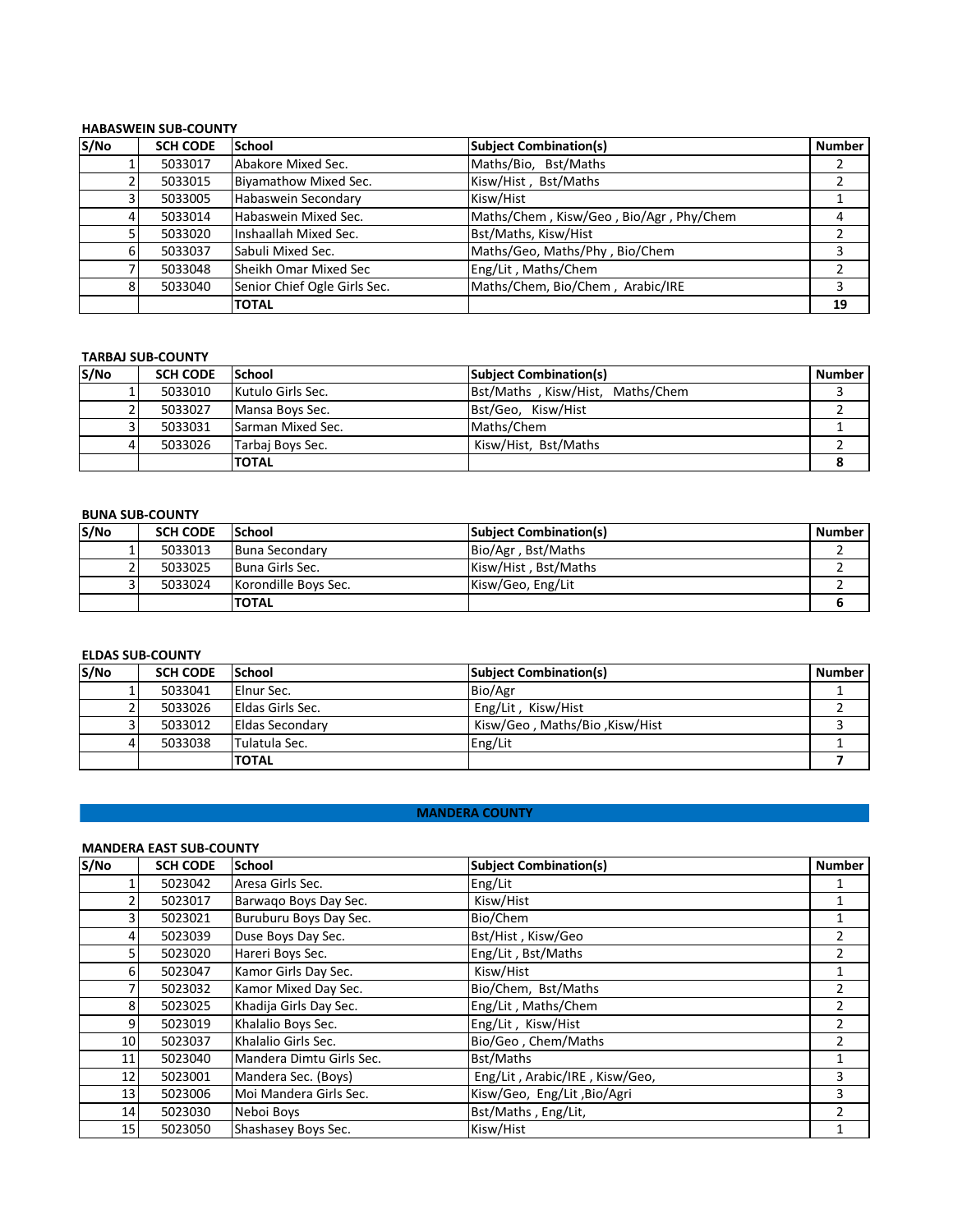|  |  |  | _ _ _ _<br>ΏΤΑ⊾ |  | --<br>__ |
|--|--|--|-----------------|--|----------|
|--|--|--|-----------------|--|----------|

## **MANDERA WEST SUB-COUNTY**

| S/No | <b>SCH CODE</b> | School                | <b>Subject Combination(s)</b> | <b>Number</b> |
|------|-----------------|-----------------------|-------------------------------|---------------|
|      | 503036          | Burduras Boys Sec.    | Eng/Lit, Bst/Maths            |               |
|      | 5023029         | Dandu Boys Sec.       | Eng/Lit, Kisw/Hist, Bst/Maths |               |
| 3    | 5023035         | Darwed Mixed Day      | Bst/Maths, Bio/Agr, Kisw/Geo  |               |
| 4    | 5023049         | Gather Boys Sec.      | Maths/Geo, Kisw/Hist          |               |
|      | 5023005         | Takaba Boys Sec.      | Bio/Chem, Maths/Phy           |               |
| 6    | 5023012         | Takaba Girls Sec.     | Eng/Lit, Maths/Chem, Bst/Geo  |               |
|      | 5023014         | Takaba Mixed Day Sec. | Eng/Lit, Kisw/Hist, Bst/Maths |               |
| 8    | 5023057         | Yusuf Haji Girls      | Maths/Geo, Bio/Chem           |               |
|      |                 | <b>TOTAL</b>          |                               | 20            |

#### **MANDERA NORTH SUB-COUNTY**

| S/NO           | <b>SCH CODE</b> | <b>School</b>            | <b>Subject Combination(s)</b> | <b>Number</b> |
|----------------|-----------------|--------------------------|-------------------------------|---------------|
|                | 5023018         | Ashabito Boys Sec.       | Eng/Lit, Kisw/Geo             |               |
|                | 5023022         | Ashabito Girls Sec.      | Bio/Agr, Bst/Maths            |               |
| 31             | 5023038         | Libin Nomadic Girls Sec. | Bio/Agr                       |               |
| $\overline{4}$ | 5023045         | Olla Boys Sec.           | Eng/Lit, Bio/Agr              |               |
| 5              | 5023003         | Rhamu Day Mixed Sec.     | Maths/B.St, Kisw/Geo          |               |
| 6              | 5023027         | Rhamu Dimtu Boys         | Bio/Chem, Eng/Lit             |               |
|                | 5023040         | Rhamu Girls Sec.         | Eng/Lit                       |               |
| 8              | 5023002         | Sheikh Ali Boys Sec.     | Maths/B.St, Kisw/Hist         |               |
|                |                 | <b>TOTAL</b>             |                               | 14            |

#### **BANISA SUB-COUNTY**

| S/No | <b>SCH CODE</b> | <b>School</b>         | <b>Subject Combination(s)</b> | <b>Number</b> |
|------|-----------------|-----------------------|-------------------------------|---------------|
|      | 5023015         | Banisa Mixed Day Sec. | Bio/Geo, Bst/Maths, Eng/Lit   |               |
|      | 5023043         | Banisa Girls Sec.     | Chem/Phy, Eng/Lit, Kisw/Hist, |               |
|      | 5023044         | Kiliwehiri Boys Sec.  | Maths/Chem                    |               |
| 4    | 5023034         | Malkamari Boys Sec.   | Bst/Maths, Kisw/Geo           |               |
|      | 5023010         | Wayam Boys Sec.       | Eng/Lit, Kisw/Hist, Maths/Phy |               |
|      |                 | <b>TOTAL</b>          |                               |               |

## **MANDERA CENTRAL/ SOUTH/ ELWAK SUB-COUNTY**

| S/No           | <b>SCH CODE</b> | <b>School</b>                | <b>Subject Combination(s)</b>  | <b>Number</b> |
|----------------|-----------------|------------------------------|--------------------------------|---------------|
|                | 5023028         | Borehole II Mixed Sec.       | Kisw/Geo                       |               |
|                | 5023013         | Chief Mohamed Jari Sec.      | Maths/Phy                      |               |
| 3              | 5023016         | Darul Hekima (Elwak Day DEB) | Kisw/Hist, Eng/Lit             |               |
| $\overline{4}$ | 5023031         | El-Hagarsu Mixed Day Sec.    | Maths/Geo                      |               |
|                | 5023004         | Elwak Boys Sec.              | Maths/Chem                     |               |
| 6              | 5023024         | Elwak Girls Sec.             | Bio/Agri, Bst/Maths, Maths/Geo |               |
|                | 5023046         | Gololbiya Girls              | Bst/Maths - Eng/Lit            |               |
| 8              | 5023041         | Kutulo Girls Model Sec.      | Bst/Maths, Kisw/Hist           |               |
| 9              | 5023026         | Shimbir Fatuma Mixed Sec.    | Eng/Lit, Kisw/IRE              |               |
| 10             | 5023023         | Wargadud Mixed Sec.          | Kisw/Hist, Bst/Maths,          |               |
|                |                 | <b>TOTAL</b>                 |                                | 17            |

### **LAFEY SUB-COUNTY**

| S/No | <b>SCH CODE</b> | <b>School</b>  | <b>Subiect Combination(s)</b> | <b>Number</b> |
|------|-----------------|----------------|-------------------------------|---------------|
|      | 5023033         | Gari Secondary | Eng/Lit                       |               |
|      |                 | <b>TOTAL</b>   |                               |               |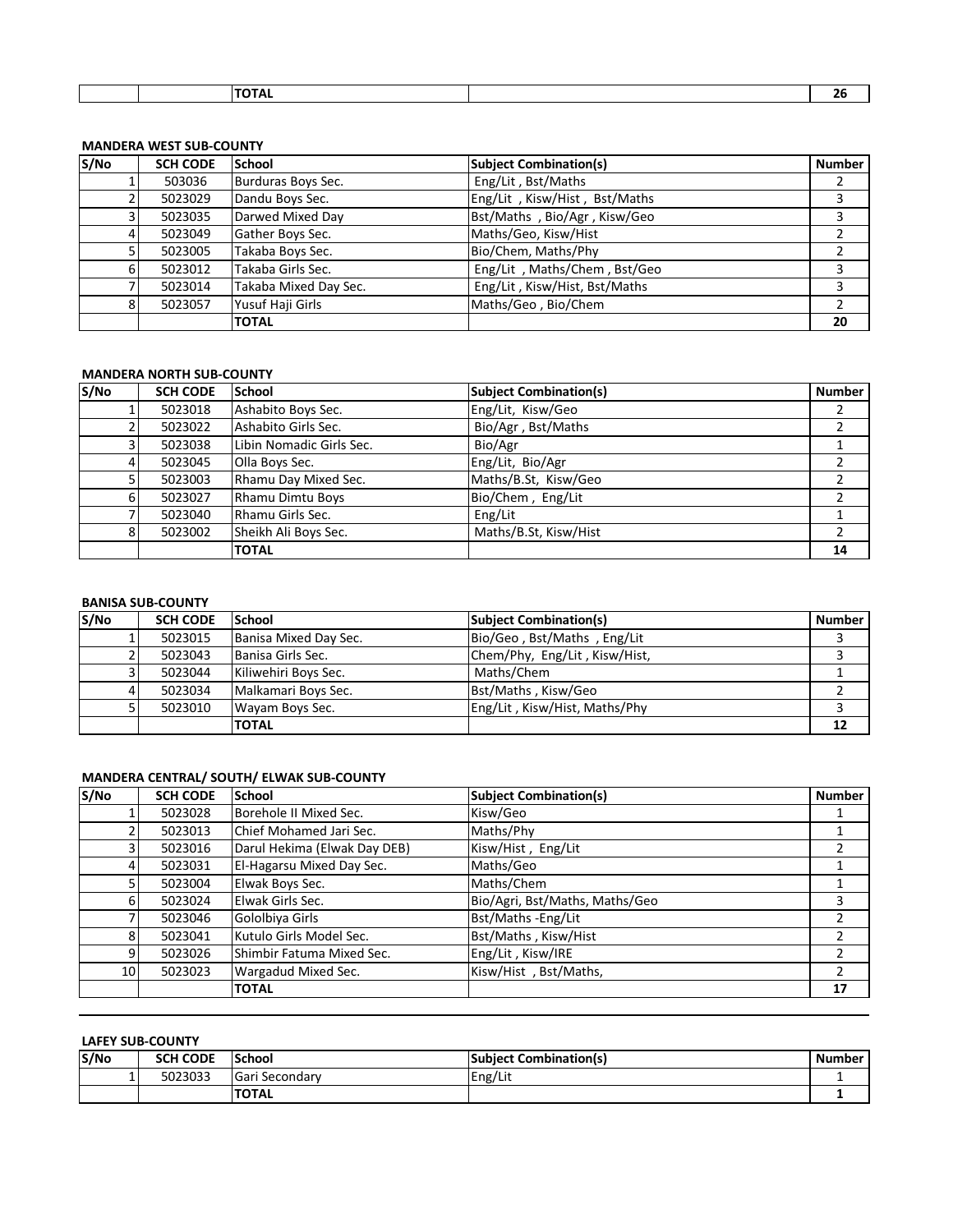#### **GARISSA COUNTY**

## **FAFI SUB COUNTY**

| S/No | <b>SCH CODE</b> | School                      | <b>Subject Combination(s)</b> | <b>Number</b> |
|------|-----------------|-----------------------------|-------------------------------|---------------|
|      | 5013021         | Alijungur Secondary School  | Eng/Lit, Maths/Phy            |               |
|      | 5013008         | Bura Boys Secondary School  | Eng/Lit, Kisw/Hist            |               |
|      | 5013016         | Fafi Girls Secondary School | Maths/Bst, Kisw/Hist          |               |
|      | 5013009         | Galmagala Secondary School  | Eng/Lit, Maths/Bst            |               |
|      | 5013032         | Nanighi Sec.                | Kisw/Hist, Eng/Lit            |               |
|      | 5013027         | Shill Boys Secondary        | Eng/Lit                       |               |
|      |                 | <b>TOTAL</b>                |                               | 11            |

#### **HULUGHO SUB COUNTY**

| S/No | <b>SCH CODE</b> | <b>School</b>     | <b>Subject Combination(s)</b> | <b>Number</b> |
|------|-----------------|-------------------|-------------------------------|---------------|
|      | 5043003         | Hulugho Boys Sec. | Bio/Agri, Kisw/Hist           |               |
|      | 5043004         | Hulugho Girls Sec | Maths/Phy                     |               |
|      |                 | <b>TOTAL</b>      |                               |               |

#### **DADAAB SUB COUNTY**

| S/No | <b>SCH CODE</b> | <b>School</b>                     | <b>Subject Combination(s)</b> | <b>Number</b> |
|------|-----------------|-----------------------------------|-------------------------------|---------------|
|      | 5013013         | Dadaab Secondary School           | Bio/Agri,, Eng/Lit, Kisw/Geo  |               |
|      | 5013019         | Dertu Girls Secondary School      | Bio/Chem, Bst/Maths           |               |
|      | 5013025         | Haji Idris Girls Secondary School | Kisw/Hist, Bio/Chem           |               |
|      | 5013018         | Kulan Boys Sec.                   | Maths/Bst, Eng/lit            |               |
|      |                 | <b>TOTAL</b>                      |                               |               |

#### **IJARA SUB COUNTY**

| S/No | <b>SCH CODE</b> | <b>School</b>           | <b>Subject Combination(s)</b>            | <b>Number</b> |
|------|-----------------|-------------------------|------------------------------------------|---------------|
|      | 5013003         | County Mixed Sec.       | Geo/Kisw                                 |               |
|      | 5043001         | liara Secondary School  | Maths/Bst, Agri/Bio                      |               |
|      | 5043006         | Shurie Secondary School | Eng/Lit, Kisw/Geo, Arabic/IRE, Math/Chem |               |
| 4    | 5043002         | Yussuf Haji Girls Sec.  | Maths/Chem, Kisw/Geo                     |               |
|      | 5043005         | County Council Sec.     | Bio/Chem, Maths/Bst                      |               |
|      |                 | <b>TOTAL</b>            |                                          |               |

#### **BALAMBALA SUB-COUNTY**

| S/No | <b>SCH CODE</b> | <b>School</b>                  | <b>Subject Combination(s)</b>             | <b>Number</b> |
|------|-----------------|--------------------------------|-------------------------------------------|---------------|
|      | 5013005         | Balambala Secondary School     | Bio / Chem, Eng/Lit, Maths/Bst,           |               |
|      | 5013030         | Rahole Girls                   | Agri/Bio, Eng/Lit                         |               |
|      | 5013020         | <b>Saka Girls Sec.</b>         | Maths/Phy, Eng/Lit, Bst/Geo               |               |
|      | 5013026         | Sankuri Girls Secondary School | Eng/Lit                                   |               |
|      | 5013005         | Sankuri Boys Secondary         | Geo/Kisw, Maths/Phy, Bio/Agri, IRE/Arabic |               |
|      |                 | <b>TOTAL</b>                   |                                           |               |

### **GARISSA TOWNSHIP SUB-COUNTY**

| S/No | <b>SCH CODE</b> | <b>School</b>                     | <b>Subject Combination(s)</b>                        | <b>Number</b> |
|------|-----------------|-----------------------------------|------------------------------------------------------|---------------|
|      | 5013011         | Boystown Secondary School         | Bio/Chem, Eng/Lit, Kisw/Hist, Maths/Bst,             |               |
|      | 5013005         | County High School                | Chem/Maths, Eng/Lit, Bio/Agri, Bst/Geo               |               |
|      | 5013001         | Garissa High School               | Bio/Chem, Maths/Bst, Computer/Maths, Kisw/Geo        |               |
|      | 5013010         | <b>Iftin Girls</b>                | Bio Agri, IRE/Hist, Maths/Phy, Eng/Lit               |               |
|      | 5013002         | NEP Girls Secondary               | Maths/Phy, Bio/Chem, Eng/Lit, Arabic /IRE, Geo/Hist  |               |
|      | 5013012         | <b>Tetu Boys Secondary School</b> | Kisw/Hist, Bst/Maths, Eng/Lit, Phy/Chem, IRE /Arabic |               |
|      | 5013029         | Tumaini Secondary School          | Eng/Lit, Kisw/Hist, Maths/Phy                        |               |
|      | 5013007         | Umusalama Girls Secondary School  | Bio/Chem, Eng/Lit, Kisw/Hist, Maths/Bst, Maths/Phy   |               |
|      | 5013024         | Yathrib Girls Sec.                | Eng/Lit, Maths/Bst, Kisw/Hist                        |               |